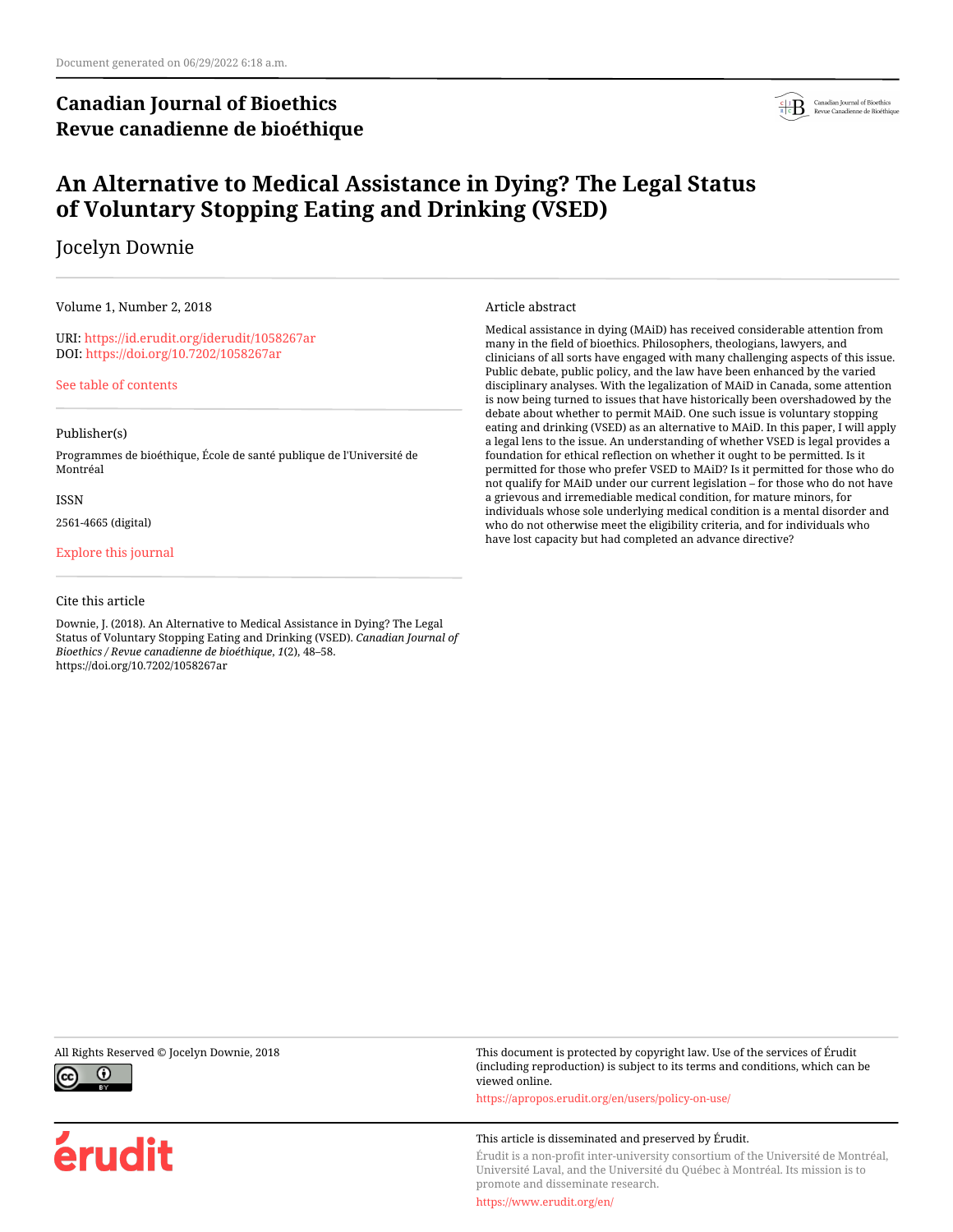# **An Alternative to Medical Assistance in Dying? The Legal Status of Voluntary Stopping Eating and Drinking (VSED)**

#### Jocelyn Downie<sup>1</sup>

#### **Résumé Abstract**

L'assistance médicale à mourir (AMM) a reçu beaucoup d'attention de la part de nombreux acteurs dans le domaine de la bioéthique. Des philosophes, des théologiens, des avocats et des cliniciens de toutes sortes ont abordé de nombreux aspects difficiles de cette question. Le débat public, la politique publique et la loi ont été renforcés par des analyses disciplinaires variées. Avec la légalisation du AMM au Canada, on s'intéresse maintenant à des questions qui ont toujours été éclipsées par le débat sur l'autorisation de l'AMM. Un de ces problèmes est l'arrêt volontaire de manger et boire (AVMB) comme une alternative à l'AMM. Dans cet article, je vais appliquer une perspective légale à la question. Une compréhension des aspects légaux de l'AVMB permet d'établir les fondements d'une réflexion éthique au sujet de son autorisation. Est-il permis pour ceux qui préfèrent l'AVMB à l'AMM? Est-il permis pour ceux qui ne sont pas admissibles à l'AMM en vertu de notre législation actuelle – pour ceux qui n'ont pas de maladie grave et irrémédiable, pour les mineurs matures, pour les personnes dont la seule condition médicale sousjacente est un trouble mental et qui ne rencontrent pas les critères have lost capacity but had completed an advance directive? d'admissibilité, et pour les personnes ayant perdu leur capacité, mais ayant rempli une directive préalable?

Medical assistance in dying (MAiD) has received considerable attention from many in the field of bioethics. Philosophers, theologians, lawyers, and clinicians of all sorts have engaged with many challenging aspects of this issue. Public debate, public policy, and the law have been enhanced by the varied disciplinary analyses. With the legalization of MAiD in Canada, some attention is now being turned to issues that have historically been overshadowed by the debate about whether to permit MAiD. One such issue is voluntary stopping eating and drinking (VSED) as an alternative to MAiD. In this paper, I will apply a legal lens to the issue. An understanding of whether VSED is legal provides a foundation for ethical reflection on whether it ought to be permitted. Is it permitted for those who prefer VSED to MAiD? Is it permitted for those who do not qualify for MAiD under our current legislation – for those who do not have a grievous and irremediable medical condition, for mature minors, for individuals whose sole underlying medical condition is a mental disorder and who do not otherwise meet the eligibility criteria, and for individuals who

#### **Mots clés Keywords**

aide médicale à mourir, arrêt volontaire de manger et de boire, medical assistance in dying, voluntary stopping eating and drinking, oral nutrition and hydration

# nutrition orale et hydratation

**Introduction**

Medical assistance in dying (MAiD) has received considerable attention from many in the field of bioethics. Philosophers, theologians, lawyers, and clinicians of all sorts have engaged with many challenging aspects of this issue. Public debate, public policy, and the law have been enhanced by the varied disciplinary analyses. With the legalization of MAiD in Canada, some attention is now being turned to issues that have historically been overshadowed by the debate about whether to permit MAiD. One such issue is the use of voluntary stopping eating and drinking (VSED) as an alternative to MAiD. In this paper, I will apply a legal lens to the issue [1-3]. An understanding of whether VSED is legal provides a foundation for ethical reflection on whether it ought to be permitted. Is it permitted for those who prefer VSED to MAiD? Is it permitted for those who do not qualify for MAiD under our current legislation – for those who do not have a grievous and irremediable medical condition, for mature minors, for individuals whose sole underlying medical condition is a mental disorder and who do not otherwise meet the eligibility criteria, and for individuals who have lost capacity but had completed an advance directive?

The Canadian federal legislation regulating MAiD came into force on June 17, 2016. This legislation establishes the eligibility criteria and procedural safeguards for MAiD under the Canadian *Criminal Code*. Notably, it allows access only to individuals who meet the following conditions:

- Are eligible for health services funded by government in Canada (or would be but for a minimum period of residence or a waiting period);
- Are at least 18 years old;
- Are capable of making decisions with respect to their health;
- Made a voluntary request;
- Gave informed consent to receive MAiD after having been informed of means available to relieve suffering, including palliative care;
- Have a grievous and irremediable medical condition meaning:
	- o they have a serious and incurable illness, disease or disability;
	- $\circ$  they are in an advanced state of irreversible decline in capability;
	- $\circ$  that illness, disease, or disability, or that state of decline causes them enduring physical or psychological suffering that is intolerable to them and that cannot be relieved under conditions that they consider acceptable; and

Correspondance / Correspondence: Jocelyn Downie[, jocelyn.downie@dal.ca](mailto:jocelyn.downie@dal.ca)

#### ISSN 2561-4665

Les éditeurs suivront les recommandations et les procédures décrites dans le [Code](http://publicationethics.org/resources/code-conduct) The editors follow the recommendations and procedures outlined in the COPE Code<br>[of Conduct and Best Practice Guidelines for Journal Editors](http://publicationethics.org/resources/code-conduct) précisément, ils travaillent pour s'assurer des plus hautes normes éthiques de la publication, y compris l'identification et la gestion des conflits d'intérêts (pour les éditeurs et pour les auteurs), la juste évaluation des manuscrits et la publication de manuscrits qui répondent aux normes d'excellence de la revue.

will work to ensure the highest ethical standards of publication, including: the identification and management of conflicts of interest (for editors and for authors), the fair evaluation of manuscripts, and the publication of manuscripts that meet the journal's standards of excellence.



<sup>&</sup>lt;u>ේ</u> 2018 J Downie[. Creative Commons Attribution 4.0 International License](http://creativecommons.org/licenses/by/4.0/)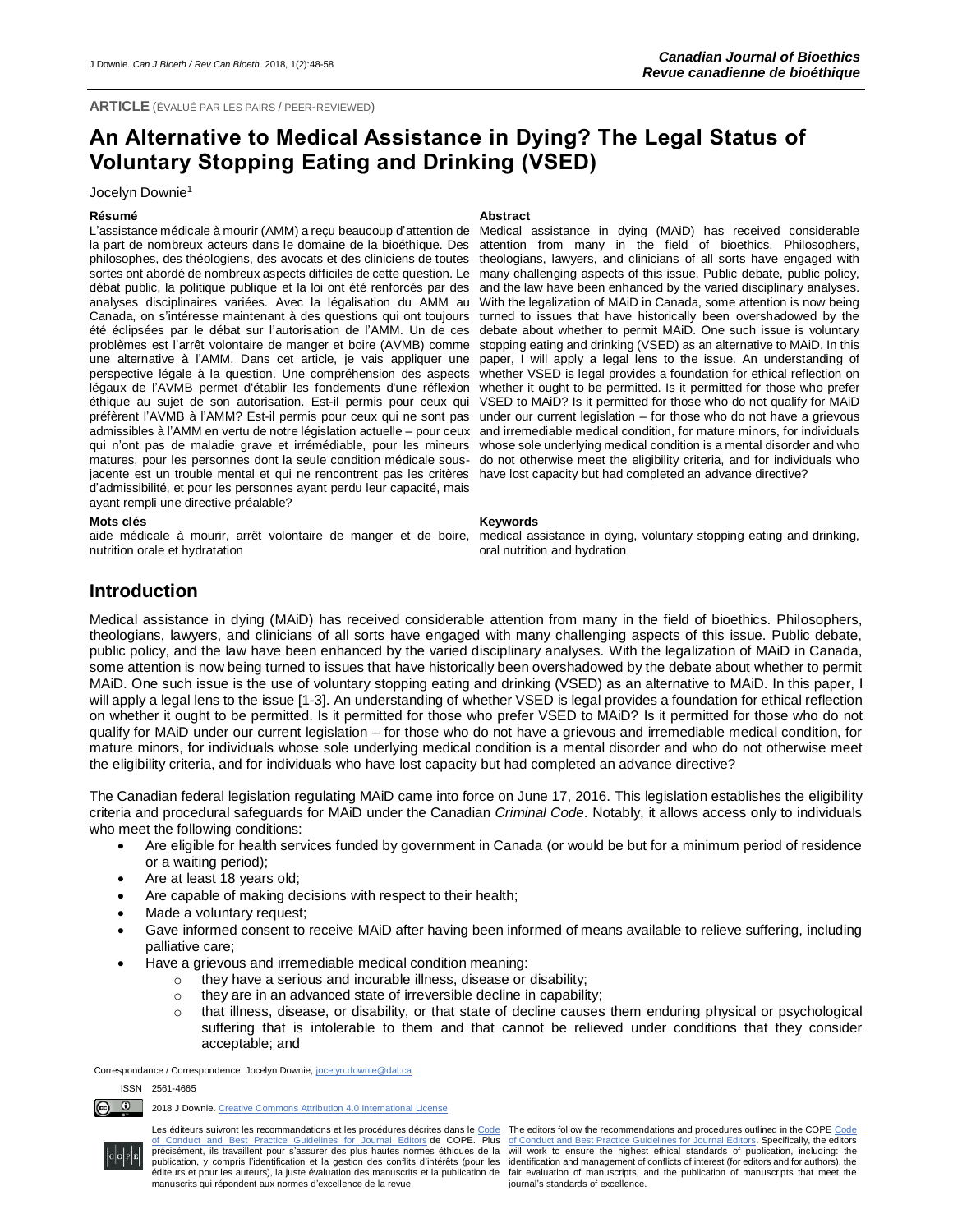- o their natural death has become reasonably foreseeable, taking into account all of their medical circumstances, without a prognosis necessarily having been made as to the specific length of time that they have remaining.
- Have waited ten days between the day their formal request for MAiD was signed and day MAiD is provided (unless this waiting period has been abbreviated due to imminent death or imminent loss of capacity);
- Have given explicit consent immediately before the provision of MAiD.

The cumulative effect of these requirements is that there are individuals who are experiencing enduring and intolerable suffering who are, or are going to be, ineligible for access to MAiD and so are seeking an alternative path to end their suffering. For example:

- A patient with Alzheimer's disease who, by the time their state of decline is advanced and suffering is intolerable, will no longer have decision-making capacity;
- A patient who has had a debilitating stroke but for whom natural death is not "reasonably foreseeable";
- A patient with an intractable mental illness causing enduring and intolerable suffering but for whom natural death is not "reasonably foreseeable";
- A patient with severe and debilitating chronic pain who is experiencing enduring and intolerable suffering but for whom natural death is not "reasonably foreseeable."

There are also individuals who are experiencing enduring and intolerable suffering and could meet the eligibility criteria for MAiD, but who would not have access to it (e.g., because there are no willing providers or institutions where they live, and they are unable to travel) or who would not choose it (e.g., because it is contrary to their religion or conscience). Of course, every effort should be made to offer such individuals access to resources and interventions that might alleviate their suffering without ending their lives. Palliative care is an obvious example of such an intervention. However, there are times when these resources and interventions are not able to alleviate the person's suffering. There are also times when such resources and interventions are not accessible or acceptable to the person who is suffering. It is in the face of such circumstances that the issue of Voluntary Stopping Eating and Drinking (VSED) arises. 1

For the purposes of this paper, VSED involves either: 1) a competent individual stopping eating and drinking and indicating that, when they become incompetent (because of having stopped drinking), they do not want to be given oral or artificial nutrition and hydration; or 2) a previously competent individual refusing oral and artificial nutrition and hydration through a prior capable expressed wish.

In this paper, I will address a number of legal questions that can be asked about VSED:

- Is a competent person legally permitted to cause their own death through VSED (either through a refusal while competent or through a refusal made in advance of loss of capacity)?
- Must health care providers respect a previously competent person's prior expressed wishes not to be offered or given oral or artificial nutrition or hydration after losing capacity?
- What are health care providers' legal obligations to a previously competent person who, when capable, expressed a desire not to be offered or given oral or artificial nutrition or hydration, and then, once incapable, requests oral or artificial nutrition or hydration?
- Is a health care provider legally permitted to tell patients about VSED as a possible pathway to death?

I seek to answer these questions using Nova Scotia as the case study.<sup>2</sup> I also provide, in Annex 1, a template institutional policy developed on the bases of the analysis presented in this paper.

Three additional questions fall outside the scope of this paper. *First*: what are the legal implications if an individual seeking MAiD plays a role in their death's reasonable foreseeability? In other words, can an individual whose medical circumstances do not make their natural death reasonably foreseeable commence VSED as a way of causing their natural death to *become* reasonably foreseeable? [5,6] This paper focuses solely on individuals pursuing VSED all the way to death (i.e., not as a way to access MAiD). The question of VSED as a path to eligibility for MAiD is the subject of a separate paper. *Second*: are mature minors legally permitted to cause their own deaths through VSED? Space constraints preclude adequately representing the nuances of statutory differences between provinces and territories with respect to the role of a best interests analysis when considering mature minors' decision-making authority [7]. *Third*: is a health care provider legally permitted to help patients to cause their own death through VSED? This question is addressed in a separate paper [8].

l  $1$  This is also sometimes referred to as Voluntary Refusal of Food and Fluids (VRFF) [4].

<sup>&</sup>lt;sup>2</sup> The full analysis must be done on a provincial/territorial level because, while there are some common law principles that operate at the national level, there are also provincial/territorial statutes that must be considered. Conclusions about other provinces and territories can be drawn following an analysis of the significance of any differences in provincial or territorial consent to treatment, substitute decision-making, and advance directives legislation.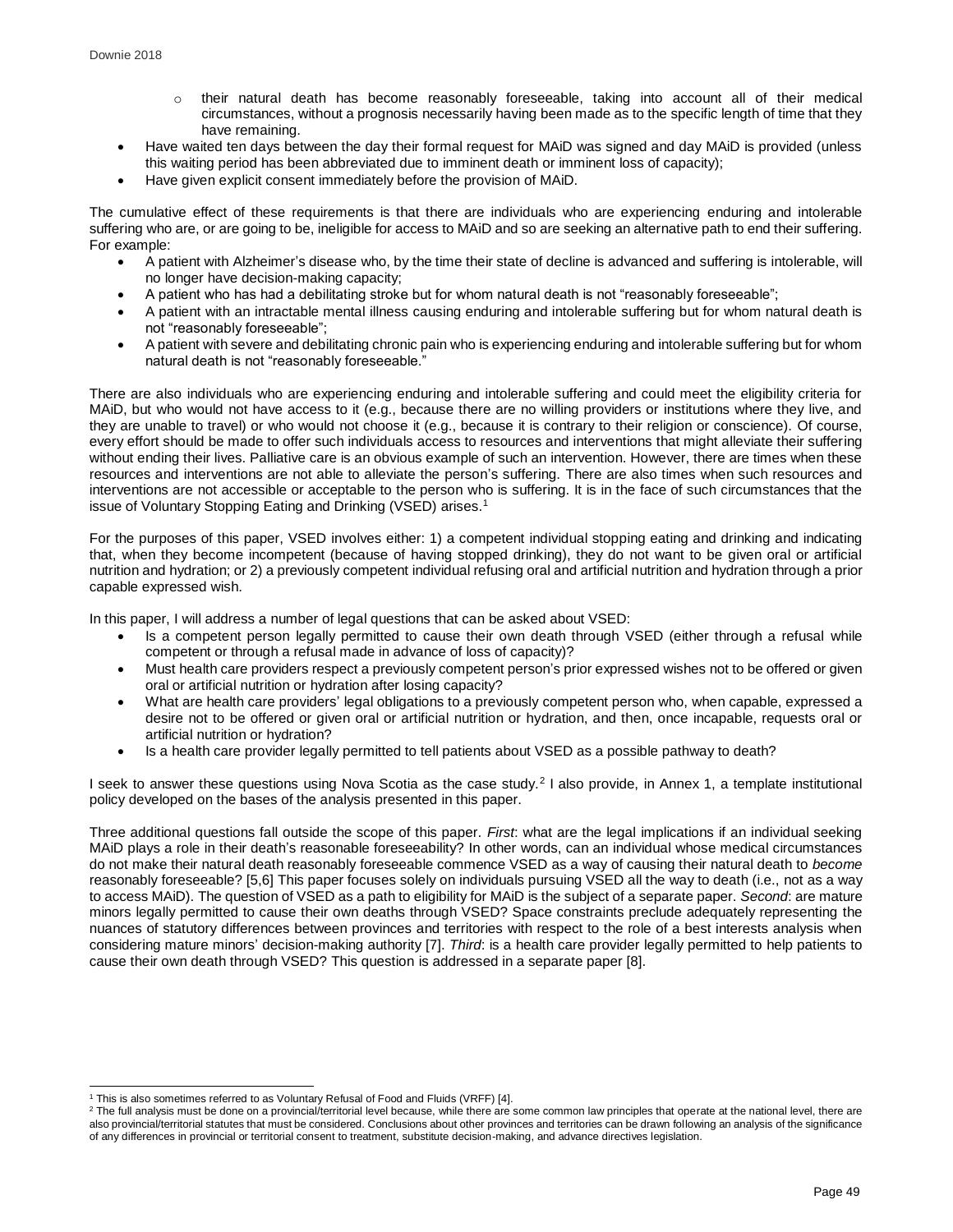## **Is a person legally permitted to cause their own death through VSED?**

## **Common law**

It is very clear that competent adult patients have a legal right to refuse any or all *medical treatment* even where the consequence of the refusal is or may be death:

The law has long protected patient autonomy in medical decision-making. In *A.C. v. Manitoba (Director of Child and Family Services)*, [2009 SCC 30](https://www.canlii.org/en/ca/scc/doc/2009/2009scc30/2009scc30.html) (CanLII), [2009] 2 S.C.R. 181, a majority of this Court, per Abella J. (the dissent not disagreeing on this point), endorsed the "tenacious relevance in our legal system of the principle that competent individuals are — and should be — free to make decisions about their bodily integrity" (para. 39). This right to "decide one's own fate" entitles adults to direct the course of their own medical care (para. 40): it is this principle that underlies the concept of "informed consent" and is protected by s. 7's guarantee of liberty and security of the person (para. 100; see also *R. v. Parker* (2000), [2000 CanLII](https://www.canlii.org/en/on/onca/doc/2000/2000canlii5762/2000canlii5762.html)  [5762 \(ON CA\),](https://www.canlii.org/en/on/onca/doc/2000/2000canlii5762/2000canlii5762.html) 49 O.R. (3d) 481 (C.A.)). As noted in *Fleming v. Reid* (1991), [1991 CanLII 2728 \(ON CA\),](https://www.canlii.org/en/on/onca/doc/1991/1991canlii2728/1991canlii2728.html) 4 O.R. (3d) 74 (C.A.), *the right of medical self-determination is not vitiated by the fact that serious risks or consequences, including death, may flow from the patient's decision. It is this same principle that is at work in the cases dealing with the right to refuse consent to medical treatment, or to demand that treatment be withdrawn or discontinued*: see, e.g., *Ciarlariello v. Schacter*, [1993 CanLII 138 \(SCC\),](https://www.canlii.org/en/ca/scc/doc/1993/1993canlii138/1993canlii138.html) [1993] 2 S.C.R. 119; *Malette v. Shulman* (1990), [1990 CanLII 6868 \(ON CA\),](https://www.canlii.org/en/on/onca/doc/1990/1990canlii6868/1990canlii6868.html) 72 O.R. (2d) 417 (C.A.); and *Nancy B. v. Hôtel-Dieu de Québec* (1992), [1992 CanLII 8511 \(QC CS\),](https://www.canlii.org/en/qc/qccs/doc/1992/1992canlii8511/1992canlii8511.html) 86 D.L.R. (4th) 385 (Que. Sup. Ct.). [9]

While we do not have any Supreme Court of Canada decisions turning on the issue of the right to refuse oral or artificial nutrition and hydration, it is reasonable to extrapolate from their discussions of the right to refuse medical treatment. There is no reason to believe that the Supreme Court of Canada, presented with a case turning on the issue of the right to refuse oral or artificial nutrition and hydration, would do anything other than point, yet again, to its commitment to the principle of bodily integrity and respect for autonomy and conclude that competent adult patients have a legal right to refuse oral or artificial nutrition and hydration, even where a potential or certain consequence of the refusal is death.

This conclusion is supported by comments made about the right to refuse *oral or artificial* nutrition and hydration in some lower, albeit not binding, court decisions. As noted by Justice Smith in *Carter v Canada*:

To summarize, the law in Canada is that:

(a) Patients are not required to submit to medical interventions (*including artificial provision of nutrition and hydration*), even where their refusal of or withdrawal from treatment will hasten their deaths, and physicians must respect their patients' wishes about refusal of or withdrawal from treatment. [10]<sup>3</sup>

Again in *Carter*, Justice Smith noted that the Attorney General of British Columbia "submits that 'the able bodied and the disabled can equally commit suicide *by refusing to eat or drink* or by refusing provision of *artificial nutrition or hydration'*." [9] Justice Smith did not take issue with this submission; indeed, she relied upon it in her argument against the absolute ban on assisted dying. Similarly, in *Bentley v Maplewood Seniors Care Society*, Justice Greyell noted that, "adults have a common law right to consent or refuse consent to *personal care services* [including *oral* nutrition and hydration]" [12]<sup>4</sup>:

[T]here is common law authority for the proposition that it is necessary to obtain consent before providing personal care or basic care. Indeed, intentional non-consensual touching can amount to the tort of battery (*Malette* at 327; *Norberg v. Wynrib*, [1992 CanLII 65 \(SCC\),](https://www.canlii.org/en/ca/scc/doc/1992/1992canlii65/1992canlii65.html) [1992] 2 S.C.R. 226 at 246). Although most cases relating to consent rights have been decided in the context of a right to consent or refuse consent for health care treatment, the principles on which that right is based is the general right to personal autonomy and bodily integrity.

For instance, in *Ciarlariello v. Schacter*, [1993 CanLII 138 \(SCC\),](https://www.canlii.org/en/ca/scc/doc/1993/1993canlii138/1993canlii138.html) [1993] 2 S.C.R. 119 at 135 Cory J. said for the Court: "Everyone has the right to decide what is to be done to one's own body." Similarly, in Fleming at 312 Robins J.A. observed that "[t]he common law right to bodily integrity and personal autonomy is so entrenched in the traditions of our law as to be ranked as fundamental and deserving of the highest order of protection." These statements recognizing the common law right to be free from non-consensual touching or care of one's body must encompass the right to consent or refuse consent to personal care or basic care. For consent to personal care to be meaningful, the decision must be made by someone who is capable of understanding the proposed care and who is free from undue influence or coercion. [12]<sup>5</sup>

l  $3$  See also [11]

<sup>4</sup> It is important to note that the BCCA in *Bentley* agreed with the trial judge that Margot Bentley was making a presently competent decision so this was not, in the end, a case of a presently *incompetent* vs. previously *competent* person. Rather, it was a case of presently competent vs. previously competent person. Thus, the common law principles expressed above were endorsed in Bentley even though the result in the case was that Bentley continued to receive oral nutrition and

hydration. See [13].<br><sup>5</sup> Of course this is a trial level decision in one province and so is not a binding authority. It does, however, accurately reflect the Supreme Court of Canada's position on the philosophy underlying the common law position re: bodily integrity and autonomy.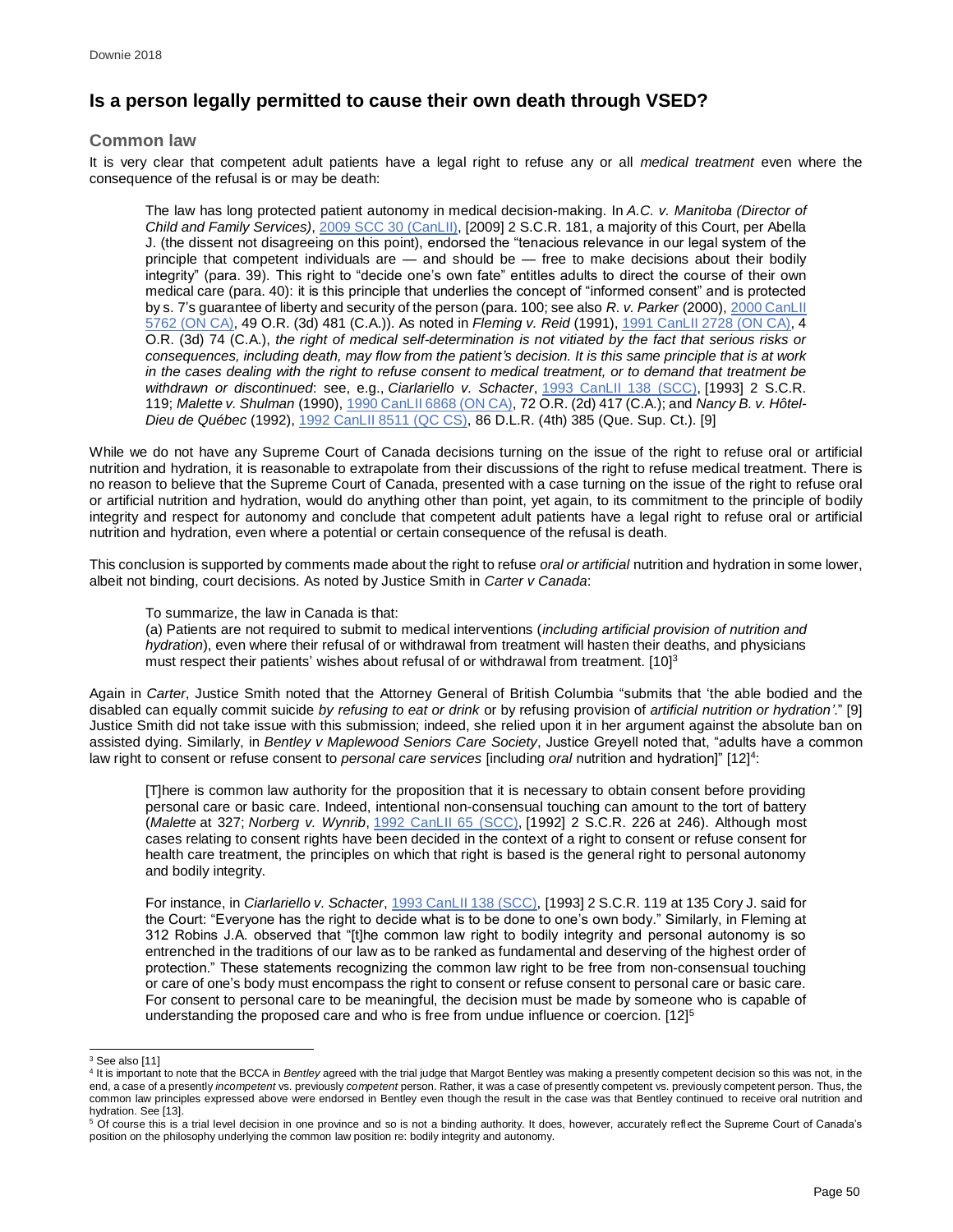It is also clear that *previously competent* adult patients have a common law right, through prior expressed wishes, to refuse any or all *medical treatment* even where a potential or certain consequence of the refusal is death. The philosophy underlying this principle is, as the Ontario Court of Appeal stated in *Fleming v Reid* (and the Supreme Court of Canada endorsed in *Rodriguez v British Columbia* [14] and *Carter* [9]):

A patient, in anticipation of circumstances wherein he or she may be unconscious or otherwise incapacitated and thus unable to contemporaneously express his or her wishes about a particular form of medical treatment, may specify in advance his or her refusal to consent to the proposed treatment. A doctor is not free to disregard such advance instructions, even in an emergency. The patient's right to forgo treatment, in the absence of some overriding societal interest, is paramount to the doctor's obligation to provide medical care. This right must be honoured, even though the treatment may be beneficial or necessary to preserve the patient's life or health, and regardless of how ill-advised the patient's decision may appear to others. [15]

Again, we do not have any Supreme Court of Canada decisions turning on the issue of the right to refuse oral or artificial nutrition and hydration through prior expressed wishes. However, it is reasonable to extrapolate from their discussions of the right of a competent adult to refuse treatment and conclude that, presented with a case turning on the issue of the right to refuse oral or artificial nutrition and hydration through a prior express wish, the Supreme Court of Canada would point to its commitment to the principle of bodily integrity and respect for autonomy.

Thus it can be concluded that competent adults and previously competent adults whose prior capable informed expressed wishes are known, have a *common law* right to refuse oral and artificial nutrition or hydration.

## **Nova Scotia legislation**

Under the *Hospitals Act* [16], no patient in a hospital shall be treated without consent to such treatment. If a patient is incapable of consenting to treatment, consent may be given or refused by a substitute decision-maker. Substitute decision-makers must make decisions "in relation to specified medical treatment" on behalf of the person according to the person's "prior capable expressed wishes." [16, s 54A(a)] If these are not known, then the decision must be made "in accordance with what the substitute decision-maker believes the wishes of the patient would be based on what the substitute decision-maker knows of the values and beliefs of the patient and from any other written or oral instructions." [16, s 54A(b)] If these are also not known, then the decision must be made "in accordance with what the substitute decision-maker believes to be in the best interest of the patient." [16, s 54A(c)]

It must be noted here that the *Hospitals Act* likely does not authorize substitute decision-makers to refuse care as opposed to treatment. The definition of "substitute decision-maker" is "a person who is given the authority to make admission, care or treatment decisions on behalf of a patient under this Act or a voluntary patient." [16, s 2(w)] However, the subsequent provisions dealing with the authority and basis for substitute decision-making do not make reference to care but rather only treatment. It seems reasonable to interpret the *Hospitals Act* as covering artificial hydration and nutrition (as treatment) but not oral nutrition and hydration (as care). Further, under the *Personal Directives Act*, a person may name a delegate to make decisions on her behalf about health and personal care (when she has lost decision-making capacity) [17]. There is no reason to believe that health care does not include artificial nutrition and hydration and personal care explicitly includes oral nutrition and hydration [17].

Thus, it can be concluded that competent adults have a statutory right to refuse artificial nutrition or hydration.<sup>6</sup> Previously competent adults have a statutory right to refuse oral and artificial nutrition and hydration through a personal directive.

## *Must health care providers respect a previously competent person's prior capable expressed wish not to be offered or given oral and artificial nutrition or hydration after losing capacity?*

Health care providers have a duty to respect patient refusals. Physicians are required by law to respect such refusals. For example, to touch a person against the person's wishes would constitute battery<sup>7</sup> or assault [18]. Therefore, health care providers risk civil and criminal liability for forcing artificial nutrition or hydration against a competent adult's wishes, a valid personal directive, or a substitute decision-maker basing a refusal of consent on prior capable informed expressed wishes of a previously competent adult. Health care providers also risk civil and criminal liability should they force oral nutrition or hydration against a competent adult's wishes or a valid personal directive of a previously competent adult.

It must be noted here that some have suggested that, in the context of VSED, failure to provide oral or artificial nutrition or hydration could constitute the *Criminal Code* offence of "failure to provide the necessaries of life." [12] However, this fails to

 <sup>6</sup> There is one somewhat bizarre exception to this general conclusion in Nova Scotia as the *Involuntary Psychiatric Treatment Act*, SNS 2005, c 42, s 39 establishes that an advance directive made by a person while capable but now an involuntary patient, can be made in accordance with the substitute decision-maker's belief in the person's best interests "if following the patient's prior capable informed expressed wish would endanger the physical or mental health or safety of the patient or another person, in accordance with what the substitute decision-maker believes to be in the patient's best interests." Many people have argued that this provision is unconstitutional (violating s 15 of the *Charter*) but to this day it remains the law.

 $7$  The Supreme Court of Canada has clearly endorsed the view that the common law concept of bodily integrity requires that health care providers not touch patients without their consent. Starting or continuing treatment would be considered touching and, if done against a patient's wishes, would be considered tortious battery. See, for example, *Ciarlariello v Schacter* [1993] 2 SCR 119.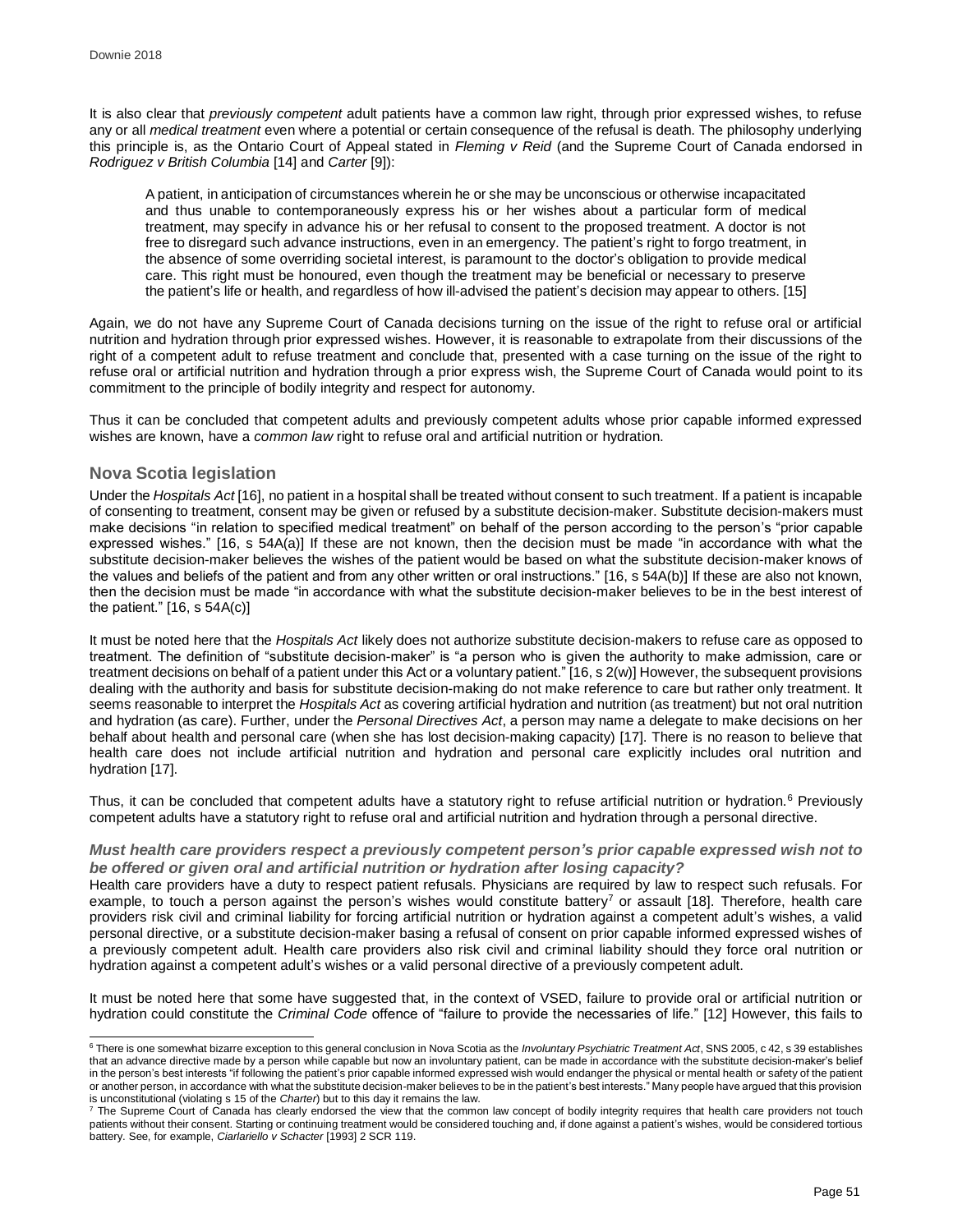l

recognize two things: 1) there is a duty to provide the necessaries of life only where the patient (directly or through their substitute decision-maker) is unable to remove themself from the physician's charge and is unable to provide themself with the necessaries of life; and 2) there is an offence only where the health care provider is under a duty and fails without legal excuse to perform that duty [18].

I would argue that, when a person or their substitute decision-maker has the decision-making capacity and legal authority to refuse oral nutrition or hydration and is refusing it, then that person will not be under the charge of the physician. Being "under the charge of" entails "the exercise of an element of control by one person and a dependency on the part of the other." [19, at 42]. It does not make sense to consider a person to be under the control of a physician in relation to the unwanted provision of treatment when the physician is legally prohibited from touching them without their consent or to consider someone to be dependent on a physician for nutrition and hydration that they do not want (and that they or their proxy have the legal authority to refuse). In such a case, there is no duty to provide the necessaries of life.

I would also argue that, even assuming for the sake of argument there is a duty, a valid refusal in a VSED case constitutes a lawful excuse for not meeting that duty because administering oral or artificial nutrition or hydration in the circumstances of a valid refusal would constitute tortious battery and criminal assault, and because provincial/territorial consent legislation across Canada allows patients or substitute decision-makers to refuse consent to treatment (covering artificial nutrition and hydration) [20-22].

It can therefore be concluded that health care providers have a legal obligation to respect a previously competent person's prior capable informed expressed wishes not to be offered or given oral or artificial nutrition or hydration after losing capacity.

*What are health care providers' legal obligations if a previously competent person, when capable, expressed a desire not to be offered or given oral or artificial nutrition or hydration, and then, once incapable, requests oral or artificial nutrition or hydration?*

Under the *Hospitals Act*, the incompetent person's substitute decision-maker must make the decision about whether to give consent to the provision of artificial nutrition or hydration:

(a) in accordance with the patient's prior capable informed expressed wishes unless

(i) technological changes or medical advances make the prior expressed wishes inappropriate in a way that is contrary to the intentions of the patient, or

(ii) circumstances exist that would have caused the patient to set out different instructions had the circumstances been known based on what the substitute decision-maker knows of the values and beliefs of the patient and from any other written or oral instructions [16, s 54A].

Therefore, if subsections (i) or (ii) are not met, the substitute decision-maker must, despite the request from the incompetent person, refuse consent to artificial nutrition or hydration in accordance with that person's prior capable expressed wishes; further, the health care providers must respect that refusal  $[17, s 15(2)(a)]$ .<sup>8</sup>

Under the *Personal Directives Act*, the substitute decision-maker ("delegate") is required to act in accordance with instructions in a personal directive unless:

- (i) there were expressions of a contrary wish made subsequently by the maker who had capacity,
- (ii) technological changes or medical advances make the instruction inappropriate in a way that is contrary to the intentions of the maker, or
- (iii) circumstances exist that would have caused the maker to set out different instructions had the circumstances been known based on what the delegate knows of the values and beliefs of the maker and from any other written or oral instructions. [17, s 15(2)(a)]

In turn, a court may "vary, confirm or rescind a personal-care decision, in whole or in part, made by a delegate or statutory decision-maker" [17, s 31(1)(d)] or "order that all or part of a personal directive ceases to have effect." [17, s 31(1)(i)] However, this power is limited by the fact that "the court may not add to or alter the intent of an instruction contained in a personal directive unless the court is satisfied that the maker's instruction or wishes changed subsequent to the making of the instruction." [17, s 31(3)] Again, if the exceptions are not met, the delegate must, despite the request from the incompetent person, refuse consent to oral or artificial nutrition or hydration, the court must not intervene, and the health care providers must respect that refusal.

Finally, under the common law, an express refusal of oral or artificial nutrition and hydration made by an individual while competent overrides a request for oral or artificial nutrition and hydration made while incompetent unless there is a basis for concluding that the person had changed their views while they were still competent [23].

<sup>&</sup>lt;sup>8</sup> It is possible that (iii) might be met in some circumstances – if, for example, the substitute decision-maker believes the process of dying by starvation or dehydration is different than the person anticipated and that, had the person known what it would be like, they would not have refused nutrition and hydration.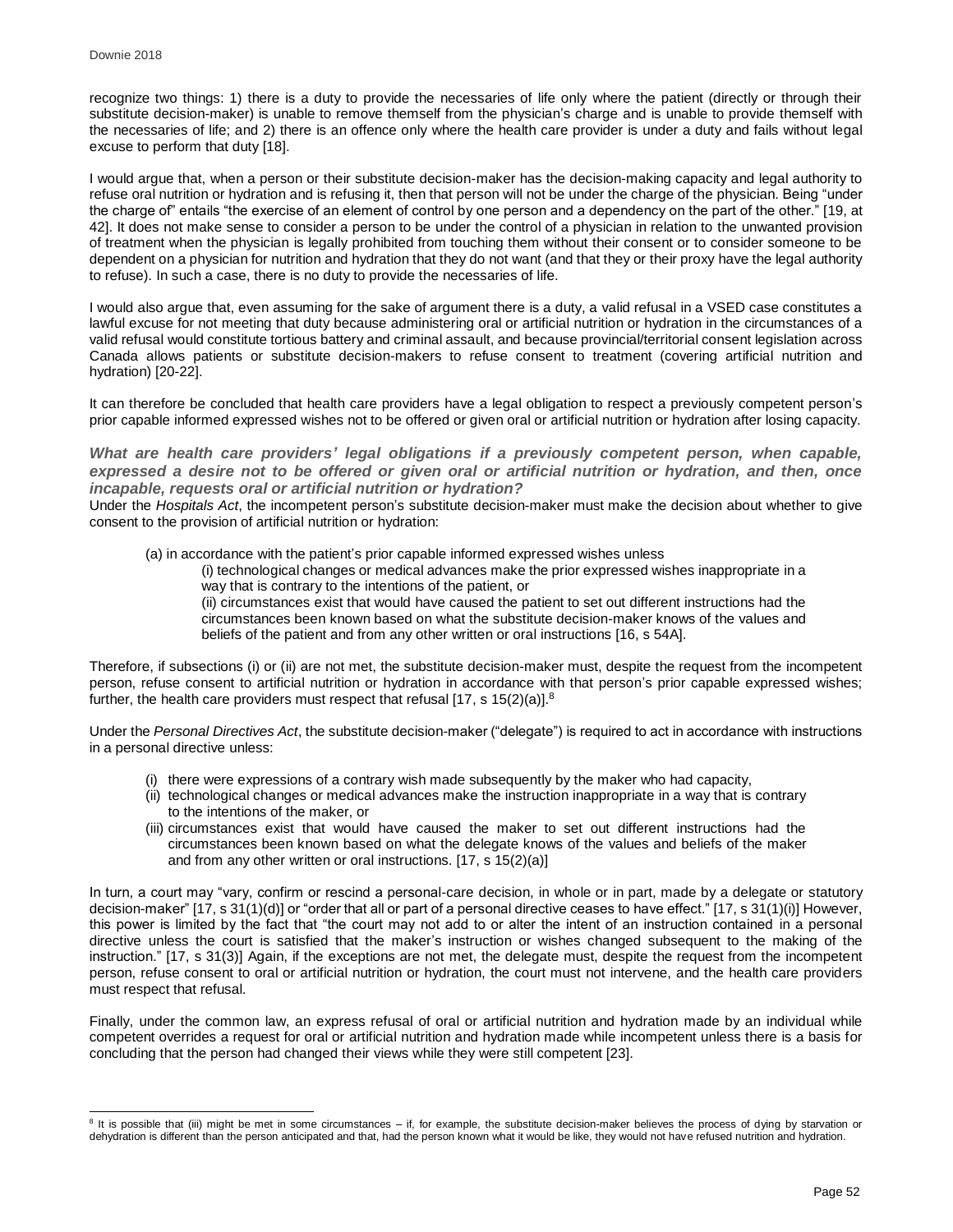*Is a health care provider legally permitted to tell patients about VSED as a possible pathway to death?* To answer this question, we must determine whether death by VSED is suicide and, if so, whether telling patients about VSED as a possible pathway to death constitutes counselling, abetting, or aiding suicide under the *Criminal Code*.

The *Criminal Code* establishes the following:

- 241 (1) Everyone is guilty of an indictable offence and liable to imprisonment for a term of not more than 14 years who, whether suicide ensues or not,
- (a) counsels a person to die by suicide or abets a person in dying by suicide; or
- (b) aids a person to die by suicide.

## **Is death by VSED suicide?**

It is unclear whether death by VSED is always, sometimes, or ever to be considered suicide. A detailed discussion of this issue is available in "The legal status of deep and continuous palliative sedation without artificial nutrition and hydration" [8] and "Is refusing care a legal pathway to medical assistance in dying?" [24] The conclusion drawn, based on a review of the case law as well as a review of instructions for and practices with respect to the completion of medical certificates of death (including when the manner of death is to be certified "suicide"), is that we cannot in all cases confidently state whether or when death by VSED is suicide. In the face of such uncertainty and in light of the seriousness of the possible consequences of criminal charges, it seems prudent to assume for the sake of argument that death by VSED is suicide and therefore to explore whether telling patients about VSED as a possible pathway to death constitutes counselling, abetting, or aiding suicide under the *Criminal Code*.

## **Counselling**

There are no Supreme Court of Canada decisions on the meaning of "counselling" in the context of s.241(1) of the *Criminal Code*. Based on the available lower court decisions in this context and other court decisions about counselling in other contexts, it seems very unlikely that a health care provider would be convicted of counselling suicide for telling a patient about VSED as a possible pathway to death or for advising them on how to follow this pathway *unless*:

- the health care provider wanted to induce the patient to stop eating and drinking as a means of committing suicide.
- the health care provider wanted to use her influence to induce the patient to pursue death through VSED.
- the health care provider sought to convince or persuade the patient to pursue death through VSED.

As concluded by Justice Christine Gosselin of the Court of Quebec (QCCQ) in *R v Morin*, after summarizing the relevant Supreme Court of Canada (SCC) jurisprudence, "counselling" for the purposes of s.241(1) "concerns speech that, assessed objectively, aims to induce, persuade or convince a person to commit suicide." [25]<sup>9</sup> Health care providers in the context of VSED would be telling a patient about VSED as a possible pathway to death because they have an obligation to disclose all treatment options and alternatives; VSED is an alternative. They would not be wanting to induce, influence, convince, or persuade the patient to follow VSED. Therefore, they should not face criminal liability for counselling suicide.

## **Abetting**

Abetting suicide likely requires "encouraging, instigating, promoting or procuring the crime to be committed." [30]<sup>10</sup> Again, as with counselling, health care providers in the context of VSED would not be aiming to encourage, instigate, promote or procure suicide. Therefore, they should not face criminal liability for abetting suicide.

## **Aiding**

Aiding suicide likely requires that the accused assist or help the person who commits suicide. A health care provider who merely tells a patient about VSED as a pathway to death is not assisting or helping the patient to follow that path. Therefore, they should not face criminal liability for aiding suicide.

## **Conclusion**

It can be concluded that VSED is a legal pathway to a hastened death. As noted earlier, it may be of particular interest for those individuals who would not qualify for MAiD or who are experiencing enduring and intolerable suffering and could meet the eligibility criteria for MAiD, but who would not have access to it (e.g., because there are no willing providers where they live and they are unable to travel) or who would not choose it (e.g., because it is contrary to their religion or conscience). Individuals can: 1) refuse oral and artificial nutrition and hydration while capable; and 2) state a very clear informed refusal of oral and artificial nutrition and hydration through a prior capable expressed wish. These refusals must, in almost all

l <sup>9</sup> See also [26-29].

<sup>10</sup> "The *actus reus* of aiding or abetting is doing (or, in some circumstances, omitting to do) something that assists or encourages the perpetrator to commit the offence. While it is common to speak of aiding and abetting together, the two concepts are distinct, and liability can flow from either one. Broadly speaking, "[t]o aid under s. 21(1)(*b*) means to assist or help the actor. . . . To abet within the meaning of s. 21(1)(*c*) includes encouraging, instigating, promoting or procuring the<br>crime to be committed": *R v Greyeyes*, <u>1997 CanL</u>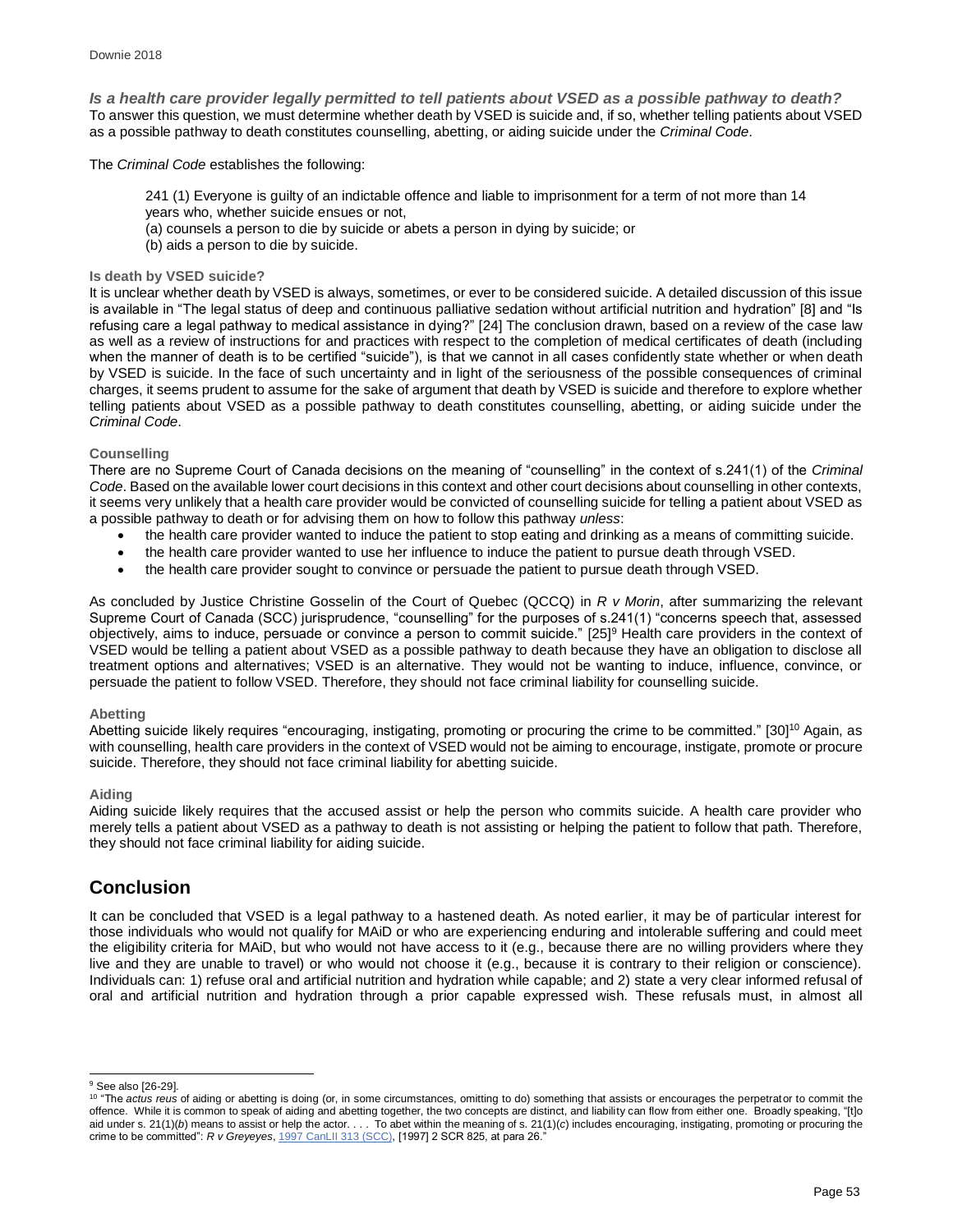circumstances,<sup>11</sup> be respected. It can also be concluded that health care providers are legally permitted to inform patients about VSED as a pathway to death. 12

L'auteur aimerait remercier Brad Abernethy, Michael Hadskis et Leah Hutt pour leurs commentaires constructifs sur une version recherche. Cette recherche a été soutenue par la bourse de l'auteur de la Fondation Pierre Elliott Trudeau.

Aucun déclaré

### **Responsabilités des évaluateurs externes Peer-reviewer responsibilities**

Les évaluations des examinateurs externes sont prises en *[bioéthique](http://cjb-rcb.ca/)* assument la responsabilité entière de l'acceptation finale et la publication d'un article.

## **Édition/Editors:** Hazar Haidar & Aliya Affdal

**Évaluation/Peer-Review:** Thaddeus Mason Pope & Catharine J. Schiller

#### **Affiliations**

<sup>1</sup> Faculties of Law and Medicine, Dalhousie University, Halifax, Canada

**Reçu/Received:** 4 Feb 2018 **Publié/Published:** 30 May 2018

## **References**

- 1. Wax JW, An AW, Kosier K, and Quill TE. [Voluntary stopping eating and drinking.](https://onlinelibrary.wiley.com/doi/abs/10.1111/jgs.15200) J American Geriatrics Society. 2018;66(3):441-445.
- 2. Quill TE, Ganzini L, Truog RD, and Pope TM. Voluntarily stopping eating and drinking among patients with serious advanced illness – [clinical, ethical, and legal aspects.](https://jamanetwork.com/journals/jamainternalmedicine/article-abstract/2661706?redirect=true) JAMA Intern Med 2018;178(1):123-127.
- 3. KNMG Royal Dutch Medical Association and V&VN Dutch Nurses' Association Guide. [Caring for people who](https://www.knmg.nl/web/file?uuid=1519ee45-2447-46a2-9cda-ec59d441f8a8&owner=5c945405-d6ca-4deb-aa16-7af2088aa173&contentid=3658)  [consciously choose not to eat and drink so as to hasten the end of life.](https://www.knmg.nl/web/file?uuid=1519ee45-2447-46a2-9cda-ec59d441f8a8&owner=5c945405-d6ca-4deb-aa16-7af2088aa173&contentid=3658) 2014.
- 4. Richards N. [Is the voluntary refusal of food and fluid an alternative to assisted dying?](http://endoflifestudies.academicblogs.co.uk/voluntary-refusal-of-food-and-fluid-as-alternative-to-assisted-dying/) 16 July 2015. University of Glasgow End of Life Studies.
- 5. Downie J. [Has stopping eating and drinking become a path to assisted dying?](http://policyoptions.irpp.org/magazines/march-2018/has-stopping-eating-and-drinking-become-a-path-to-assisted-dying/) 23 March 2018. Policy Options.
- 6. McKenna K. Doctor-assisted death obtained by Sherbooke man who starved himself to qualify. 13 April 2016. CBC.
- 7. MacIntosh C. [Carter, assisted death, and mature minors.](https://mjlh.mcgill.ca/issues/volume-10-issue-1-101-special-issue-2016/carter-medical-aid-in-dying-and-mature-minors/) McGill Journal of Law & Health (2016) 10(1):1.
- 8. Downie J, Liu R. The legal status of deep and continuous palliative sedation without artificial nutrition and hydration. (forthcoming 2018) McGill Journal of Law & Health.
- 9. [Carter v Canada,](https://scc-csc.lexum.com/scc-csc/scc-csc/en/item/14637/index.do) 2015 SCC 5.
- 10. [Carter v Canada,](https://www.canlii.org/en/bc/bcsc/doc/2012/2012bcsc886/2012bcsc886.html) 2015 BCSC 886.
- 11. Gilmour JM. Legal capacity and decisionmaking. In Erdman J, Gruben V, & Nelson E, eds, Canadian Health Law and Policy, 5th ed. Toronto: LexisNexis, 2017.
- 12. [Bentley v Maplewood Seniors Care Society,](https://www.canlii.org/en/bc/bcsc/doc/2014/2014bcsc1321/2014bcsc1321.html?searchUrlHash=AAAAAQARYmVudGxleSBtYXBsZXdvb2QAAAAAAQ&resultIndex=1) 2014 BCSC 1321.
- 13. [Bentley v Maplewood Seniors Care Society,](https://www.canlii.org/en/bc/bcca/doc/2015/2015bcca91/2015bcca91.html?searchUrlHash=AAAAAQARYmVudGxleSBtYXBsZXdvb2QAAAAAAQ&resultIndex=2.) 2015 BCCA 91.
- 14. [Rodriguez v British Columbia,](https://scc-csc.lexum.com/scc-csc/scc-csc/en/item/1054/index.do) 1993 3 SCR 519.
- 15. [Fleming v Reid,](https://www.canlii.org/en/on/onca/doc/1991/1991canlii2728/1991canlii2728.html?resultIndex=1) 4 O.R. (3d) 74, 1991 O.J. No. 1083.
- 16. [Hospitals Act,](https://www.canlii.org/en/ns/laws/stat/rsns-1989-c-208/latest/rsns-1989-c-208.html?resultIndex=1) RSNS 1989, c 208.
- 17. [Personal Directives Act,](https://www.canlii.org/en/ns/laws/stat/sns-2008-c-8/latest/sns-2008-c-8.html?autocompleteStr=personal%20directives&autocompletePos=2) SNS 2008, c 8.
- 18. [Criminal Code of Canada,](http://laws-lois.justice.gc.ca/eng/acts/C-46/) RSC 1985 c C-46.
- 19. [R. v. Peterson,](https://www.canlii.org/en/on/onca/doc/2005/2005canlii37972/2005canlii37972.html?searchUrlHash=AAAAAQAjIndpdGhkcmF3IGhpbXNlbGYgZnJvbSB0aGF0IGNoYXJnZSIAAAAAAQ&resultIndex=3) 2005 CanLII 37972 (ON CA).
- 20. [Ontario Health Care Consent Act,](https://www.canlii.org/en/on/laws/stat/so-1996-c-2-sch-a/latest/so-1996-c-2-sch-a.html?resultIndex=1) SO 1996, c 2, Sch A (version in force since Dec 21, 2015).
- 21. [British Columbia Health Care \(Consent\) and Care Facility \(Admission\) Act,](https://www.canlii.org/en/bc/laws/stat/rsbc-1996-c-181/latest/rsbc-1996-c-181.html?resultIndex=1) RSBC 1996, C 181 (version in force since April 1, 2013).
- 22. [Prince Edward Island Consent to Treatment and Health Care Directives Act,](https://www.canlii.org/en/pe/laws/stat/rspei-1988-c-c-17.2/latest/rspei-1988-c-c-17.2.html?resultIndex=1) RSPEI 1988, C 17.2 (version in force since May 19, 2010).
- 23. [Malette v Shulman,](https://www.canlii.org/en/on/onca/doc/1990/1990canlii6868/1990canlii6868.html?autocompleteStr=malette%20&autocompletePos=1) 72 OR (2d) 417, [1990] OJ No 450.
- 24. Downie J, Bowes M. Is refusing care a legal pathway to medical assistance in dying? (on file with the authors)
- 25. [R v Morin,](https://www.canlii.org/en/qc/qccq/doc/2014/2014qccq1609/2014qccq1609.html?searchUrlHash=AAAAAQAaUiB2IE1vcmluLCAyMDE0IFFDQ1EgMTYwOSAAAAAAAQ&resultIndex=1) 2014 QCCQ 1609.

## **Remerciements Acknowledgements Acknowledgements**

antérieure de ce document et Kate Scallion pour son aide à la paperand Kate Scallion for her research assistance. This research was The author would like to thank Brad Abernethy, Michael Hadskis, and Leah Hutt for their constructive comments on an earlier draft of this supported through the author's fellowship from the Pierre Elliott Trudeau Foundation.

# **Conflit d'intérêts Conflicts of Interest**

considération de façon sérieuse par les éditeurs et les auteurs dans and authors in the preparation of manuscripts for publication. la préparation des manuscrits pour publication. Toutefois, être Nonetheless, being named as a reviewer does not necessarily denote nommé comme examinateur n'indique pas nécessairement approval of a manuscript; the editors of *[Canadian Journal of Bioethics](http://cjb-rcb.ca/)* l'approbation de ce manuscrit. Les éditeurs de *[Revue canadienne de](http://cjb-rcb.ca/)*  take full responsibility for final acceptance and publication of an article. Reviewer evaluations are given serious consideration by the editors

<sup>11</sup> The exceptions being when there is good reason to believe that the presently incompetent patient changed their mind while competent or would have come to

a different conclusion while competent had they had the information available to substitute decision-makers, health care providers, and judges in the present.<br><sup>12</sup> Institutions wishing to reflect these conclusions in polic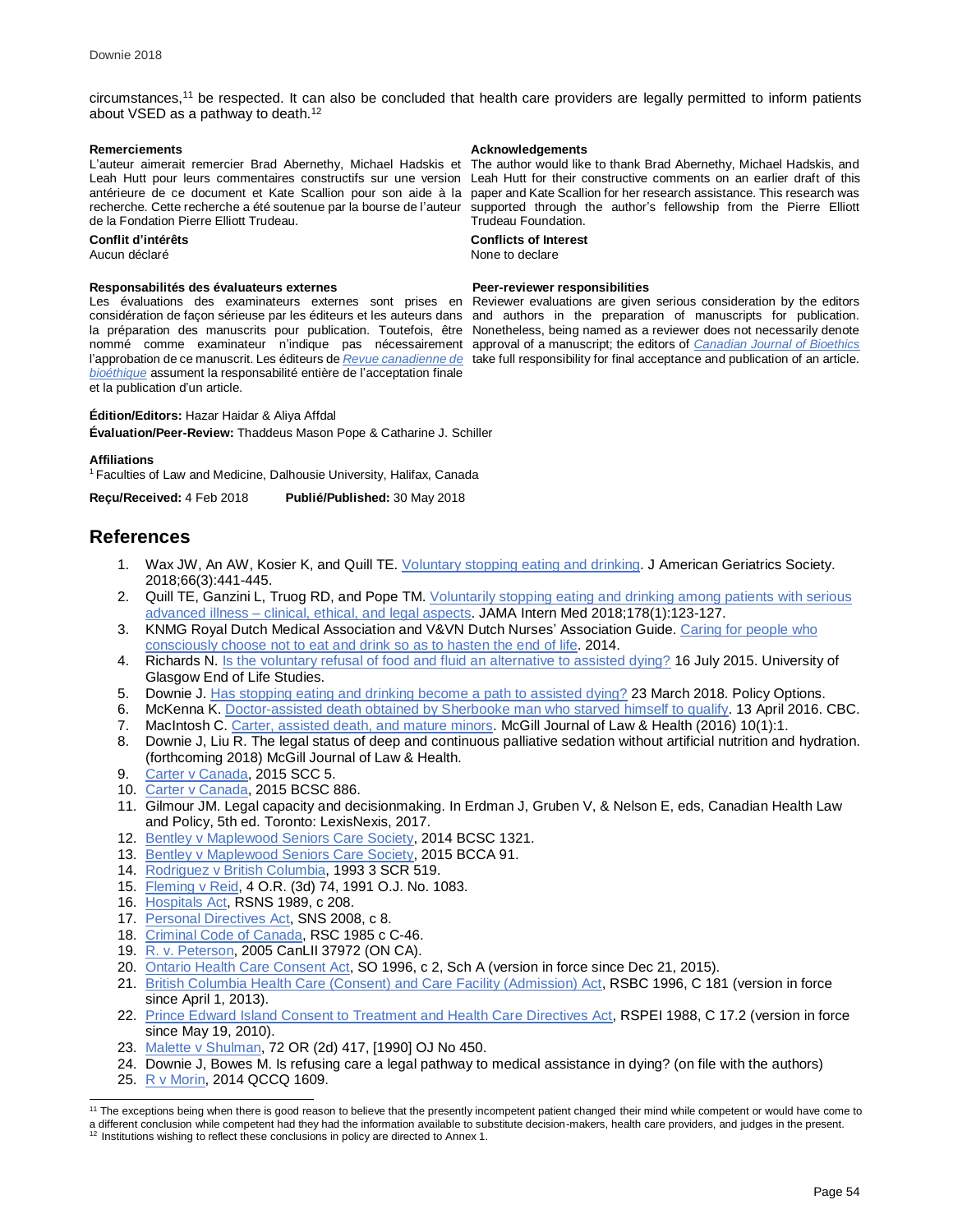- 26. [Mugesera v Canada](https://www.canlii.org/en/ca/scc/doc/2005/2005scc40/2005scc40.html) (Minister of Citizenship and Immigration), 2005 SCC 40 (CanLII), [2005] 2 SCR 100.
- 27. [R v Déry,](https://www.canlii.org/en/ca/scc/doc/2006/2006scc53/2006scc53.html) 2006 SCC 53 (CanLII), [2006] 2 SCR 669.
- 28. [R v Hamilton,](https://www.canlii.org/en/ca/scc/doc/2005/2005scc47/2005scc47.html) 2005 SCC 47 (CanLII), [2005] 2 SCR 432.
- 29. [R v Sharpe,](https://www.canlii.org/en/ca/scc/doc/2001/2001scc2/2001scc2.html) 2001 SCC 2 (CanLII), [2001] 1 SCR 45.
- 30. <u>R v Briscoe,</u> 2010 SCC 13, [2010] 1 SCR 411.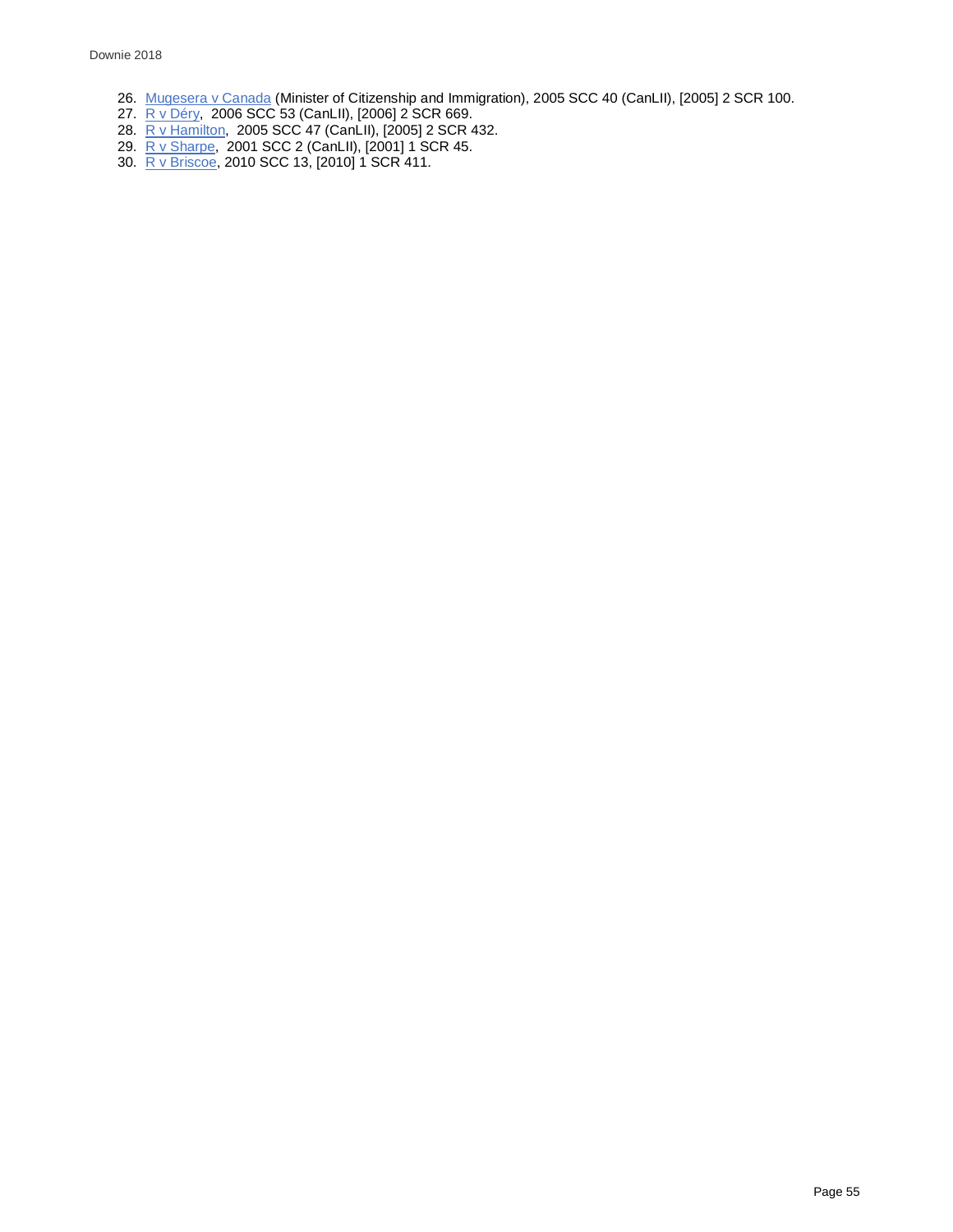## **Annex 1.**

# **TEMPLATE INSTITUTIONAL POLICY ON VOLUNTARY STOPPING EATING AND DRINKING (Nova Scotia version)<sup>13</sup>**

## **Purpose**

The purpose of this policy is to provide guidance to health care providers, their patients, and others involved with decisions about stopping oral nutrition and hydration when individuals or their delegates refuse oral nutrition and hydration. It describes the legal context for stopping oral nutrition and hydration in such circumstances and sets out the institutional commitments as well as the process that must be followed when such a decision is being made about stopping oral nutrition and hydration.

## **Limitations on scope**

A choice to stop oral nutrition and hydration is legally distinct from medical assistance in dying (MAiD).<sup>14</sup> For policy and procedure on how to respond to a request for MAiD, see [insert link to institution's MAiD policy and procedure].

Withholding or withdrawal of artificial nutrition and hydration falls within the well-settled legal right of patients and their substitute decision-makers to refuse health care. For policy and procedure on how to respond to a refusal of artificial nutrition and hydration, see [insert link to institution's withholding and withdrawal of treatment policy and procedure].

## **Terminology**

"capacity" means the ability to understand information that is relevant to the making of a personal-care decision and the ability to appreciate the reasonably foreseeable consequences of a decision or lack of a decision;

"delegate" means a person authorized under a personal directive to make, on the maker's behalf, decisions concerning the maker's personal care;

"health care provider" includes a person licensed or registered under Provincial legislation to provide health care;

"nearest relative" means, with respect to any person, the relative of that person first listed in the following subclauses: (i) spouse,

- (ii) child, (iii) parent,
- (iv) person standing in loco parentis,
- (v) sibling,
- (vi) grandparent,
- (vii) grandchild,
- (viii) aunt or uncle,
- (ix) niece or nephew,
- (x) other relative,

who, except in the case of a minor spouse, is of the age of majority;

"personal care" includes, but is not limited to, health care, **nutrition, hydration**, shelter, residence, clothing, hygiene, safety, comfort, recreation, social activities, support services and any other personal matter that is prescribed by the regulations; [emphasis added]

"spouse" means, with respect to any person, a person who is cohabiting with that person in a conjugal relationship as married spouse, registered domestic partner or common-law partner;

"statutory decision-maker" means a nearest relative or the Public Trustee authorized under Section 14 of the Personal Directives Act.

## **Legal context**

• Patients/delegates can refuse oral nutrition and hydration

14 "*medical assistance in dying* means

l <sup>13</sup> This policy was developed by the author based on the analysis presented in this paper.

**<sup>(</sup>a)** the administering by a medical practitioner or nurse practitioner of a substance to a person, at their request, that causes their death; or

**<sup>(</sup>b)** the prescribing or providing by a medical practitioner or nurse practitioner of a substance to a person, at their request, so that they may self-administer the substance and in doing so cause their own death. (*aide médicale à mourir*)" s.241.1 *Criminal Code*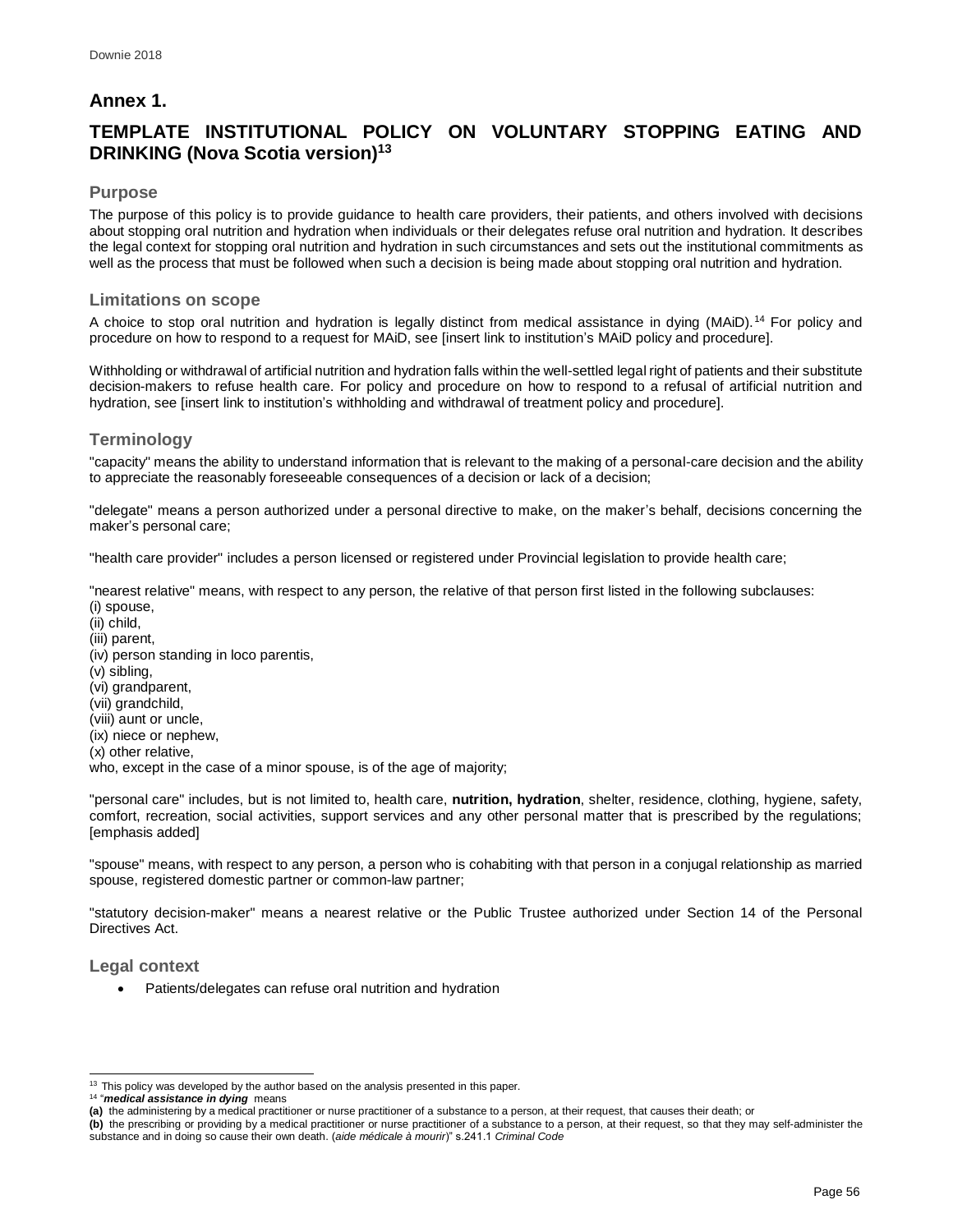• Health care professionals and institutions must respect decisions about oral nutrition and hydration made by capable patients (directly or through valid personal directives when the maker becomes incapable) or incapable patients' delegates except where the delegate is acting outside their authority. <sup>15</sup>

## **Institutional commitments**

It is central to the philosophy of [institution name] that its staff shall identify, assess, and respond to each patient's situation in a manner consistent with the patient's wishes and best practices.

[Institution name] recognizes the right of patients to exercise their autonomy by making decisions regarding their care at the end of life, including decisions to stop oral nutrition and hydration. Such decisions may be made at the time of the proposed provision or through a personal directive in advance of loss of capacity.

[Institution name] also recognizes the obligation of an incapable patient's delegate to make decisions on behalf of the patient according to the patient's prior expressed wishes (if any) or values and beliefs relevant to the specific decision (if known), or best interests (if wishes, values, and beliefs relevant to the specific decision are not known). This includes decisions to stop oral nutrition and hydration. The exception to this rule comes when there is good reason to believe that a presently incapable patient changed their mind while capable or would have come to a different conclusion while capable had they had the information available to their delegate.

[Institution name] also recognizes that health care providers have an obligation to respect refusals of oral nutrition and hydration (from capable patients or through instructions in previously capable patients' valid personal directives or through instructions given by patients' delegates). An exception to this rule comes when there is good reason to believe that a delegate is acting outside their authority in which case the health care providers should make an application to the Supreme Court of Nova Scotia.

[Institution name] also recognizes that health care providers have a right to refuse to participate in the stopping of oral nutrition and hydration so long as this refusal is expressed in a way that does not harm the patient and alternative health care providers can be provided by the institution.

## **Process**

- 1. Realize there is a decision to be made about continuation of oral nutrition and hydration
- 2. Assess decision-making capacity of patient to make decision re: oral nutrition and hydration
	- a. If patient is capable, ensure decision is free and informed
		- i. If free and informed, respect the patient's decision
		- ii. If not informed, inform the patient and then respect the patient's decision
		- iii. If not free, take steps needed to remove undue inducement/coercion and then respect the patient's decision
	- b. If patient is not capable, determine whether there is a valid personal directive with instructions that apply in the circumstances<sup>16</sup>
		- i. If there is a valid personal directive with instructions that apply in the circumstances, follow the instructions
		- ii. If there is no valid personal directive with instructions that apply in the circumstances, determine whether there is a valid personal directive appointing a delegate
			- If there is a valid personal directive appointing a delegate, respect the decision of the delegate unless they are acting outside their authority<sup>17</sup>

<sup>&</sup>lt;sup>15</sup> In making any decision, a delegate shall

<sup>(</sup>a) follow any instructions in a personal directive unless

 $(i)$  there were expressions of a contrary wish made subsequently by the maker who had capacity,

<sup>(</sup>ii) technological changes or medical advances make the instruction inappropriate in a way that is contrary to the intentions of the maker, or

<sup>(</sup>iii) circumstances exist that would have caused the maker to set out different instructions had the circumstances been known based on what the delegate knows of the values and beliefs of the maker and from any other written or oral instructions;

<sup>(</sup>b) in the absence of instructions, act according to what the delegate believes the wishes of the maker would be based on what the delegate knows of the values and beliefs of the maker and from any other written or oral instructions; and

<sup>(</sup>c) where the delegate does not know the wishes, values and beliefs of the maker, make the personal-care decision that the delegate believes would be in the best interests of the maker.<br><sup>16</sup> "applies in the circumstances" means provides clear direction as to the patient's wishes and there is no good reason to believe that the presently incapable

patient changed their mind while capable or would have come to a different conclusion while capable had they had the information available to delegates, health

care providers, and judges in the present.<br><sup>17</sup> "acting outside their authority" means the delegate is not acting in accordance with the patient's prior expressed wishes, beliefs, or values or, if those are not known, is not acting in the best interests of the patient.